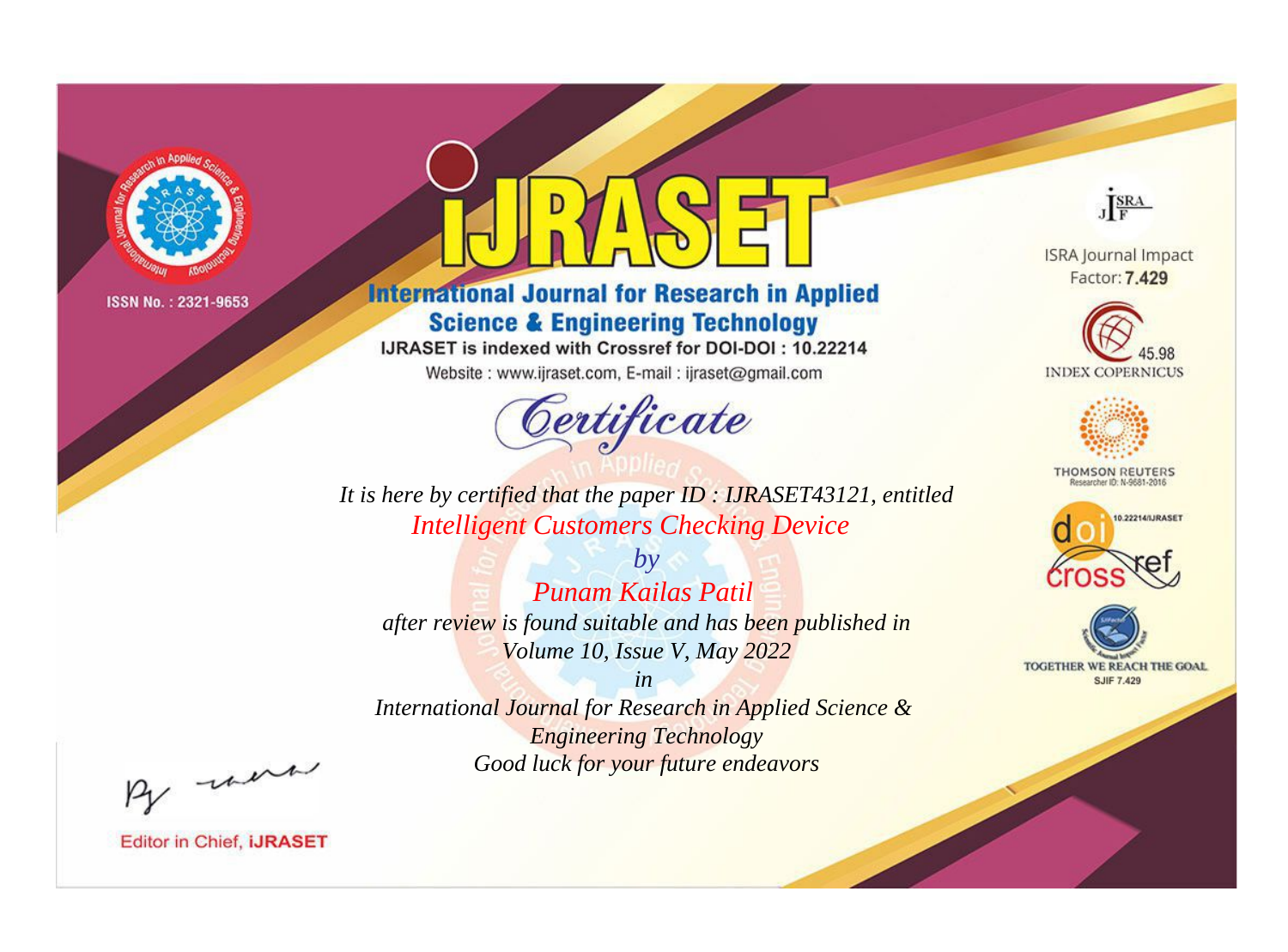

# **International Journal for Research in Applied Science & Engineering Technology**

IJRASET is indexed with Crossref for DOI-DOI: 10.22214

Website: www.ijraset.com, E-mail: ijraset@gmail.com



JERA

**ISRA Journal Impact** Factor: 7.429





**THOMSON REUTERS** 



TOGETHER WE REACH THE GOAL **SJIF 7.429** 

It is here by certified that the paper ID: IJRASET43121, entitled **Intelligent Customers Checking Device** 

 $b\nu$ Nishit Somnath Salian after review is found suitable and has been published in Volume 10, Issue V, May 2022

 $in$ International Journal for Research in Applied Science & **Engineering Technology** Good luck for your future endeavors

By morn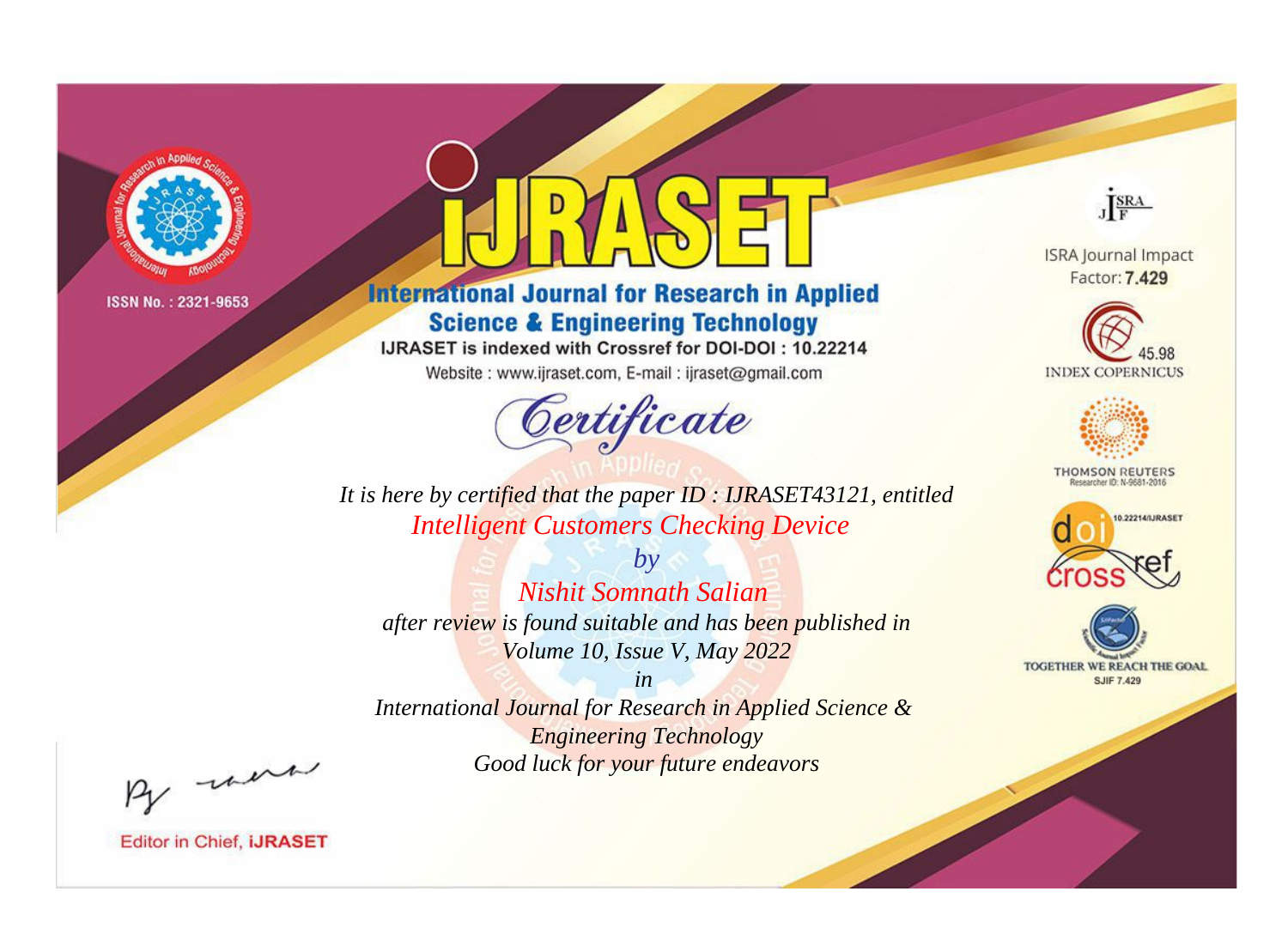

# **International Journal for Research in Applied Science & Engineering Technology**

IJRASET is indexed with Crossref for DOI-DOI: 10.22214

Website: www.ijraset.com, E-mail: ijraset@gmail.com



JERA

**ISRA Journal Impact** Factor: 7.429





**THOMSON REUTERS** 



TOGETHER WE REACH THE GOAL **SJIF 7.429** 

It is here by certified that the paper ID: IJRASET43121, entitled **Intelligent Customers Checking Device** 

 $by$ Akash Bhaourao Rajole after review is found suitable and has been published in Volume 10, Issue V, May 2022

 $in$ International Journal for Research in Applied Science & **Engineering Technology** Good luck for your future endeavors

By morn